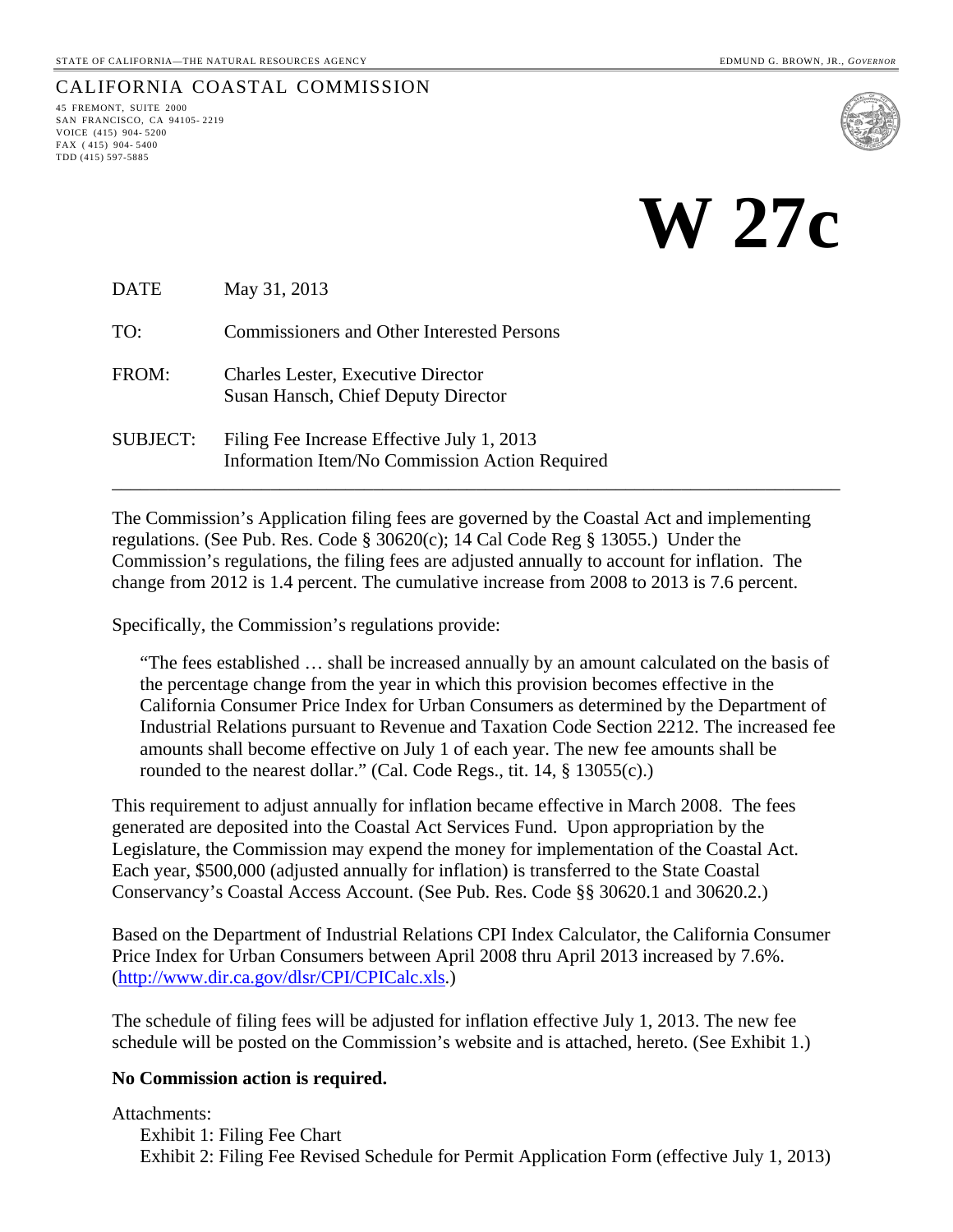## EXHIBIT 1 Filing Fee Chart

| Fee            |                                              | <b>March 2008</b>          | <b>Current Filing</b>            | <b>Proposed Filing Fee</b><br><b>Increase Based on</b>          | Rounded to the  |
|----------------|----------------------------------------------|----------------------------|----------------------------------|-----------------------------------------------------------------|-----------------|
| #              | <b>CCC Filing Fee Category</b>               | <b>Original Filing Fee</b> | <b>Fee</b><br>as of July 1, 2012 | <b>Original Filing Fee at</b><br><b>CPI 7.6% Inflation Rate</b> | nearest \$1     |
|                |                                              |                            |                                  | effective July 1, 2013                                          |                 |
| 1              | Waiver                                       | \$500                      | \$531                            | \$538.00                                                        | \$538           |
| $\overline{2}$ | <b>Administrative Permit</b>                 | \$2,500                    | \$2,653                          | \$2,690.00                                                      | \$2,690         |
| 3              | Up to 4 SFRs $<$ 1,500 sq. feet              | \$3,000                    | \$3,183                          | \$3,228.00                                                      | \$3,228         |
| 4              | Up to 4 SFRs 1,501<5,000 sq. feet            | \$4,500                    | \$4,775                          | \$4,842.00                                                      | \$4,842         |
| 5              | Up to 4 SFRs 5,001<10,000 sq. feet           | \$6,000                    | \$6,366                          | \$6,456.00                                                      | \$6,456         |
| 6              | Up to 4 SFRs $>10,001$ sq. feet              | \$7,500                    | \$7,958                          | \$8,070.00                                                      | \$8,070         |
| $\overline{7}$ | 5 or more SFRs average <1,500 sq. feet       | \$15,000                   | \$15,915                         | \$16,140.00                                                     | \$16,140        |
|                |                                              | \$1,000                    | \$1,061                          | \$1,076.00                                                      | \$1,076         |
| 8              | 5 or more SFRs average 1,501<5,000 sq. feet  | \$22,500                   | \$23,873                         | \$24,210.00                                                     | \$24,210        |
|                |                                              | \$1,500                    | \$1,592                          | \$1,614.00                                                      | \$1,614         |
| 9              | 5 or more SFRs average 5,001<10,000 sq. feet | \$30,000                   | \$31,830                         | \$32,280.00                                                     | \$32,280        |
|                |                                              | \$2,000                    | \$2,122                          | \$2,152.00                                                      | \$2,152         |
| 10             | 5 or more SFRs average >10,001 sq. feet      | \$37,500                   | \$39,788                         | \$40,350.00                                                     | \$40,350        |
|                |                                              | \$2,500                    | \$2,653                          | \$2,690.00                                                      | \$2,690         |
| 11             | Attached Residential up to 4 units           | \$7,500                    | \$7,958                          | \$8,070.00                                                      | \$8,070         |
| 12             | More than 4 Attached Residential units       | \$10,000                   | \$10,610                         | \$10,760.00                                                     | \$10,760        |
|                |                                              | \$750                      | \$796                            | \$807.00                                                        | \$807           |
| 13             | Subdivisions                                 | \$3,000                    | \$3,183                          | \$3,228.00                                                      | \$3,228         |
|                |                                              | \$12,000                   | \$12,732                         | \$12,912.00                                                     | \$12,912        |
|                |                                              | \$1,000                    | \$1,061                          | \$1,076.00                                                      | \$1,076         |
| 14             | Grading <51 c.y.                             | \$0                        | \$0                              | $\overline{30}$                                                 | $\overline{50}$ |
| 15             | Grading 51<100 c.y.                          | \$500                      | \$531                            | \$538.00                                                        | \$538           |
| 16             | Grading 101<1000 c.y.                        | \$1,000                    | \$1,061                          | \$1,076.00                                                      | \$1,076         |
| 17             | Grading 1,001<10,000 c.y.                    | \$2,000                    | \$2,122                          | \$2,152.00                                                      | \$2,152         |
| 18             | Grading 10,001<100,000 c.y.                  | \$3,000                    | \$3,183                          | \$3,228.00                                                      | \$3,228         |
| 19             | Grading 100,001<200,000 c.y.                 | \$5,000                    | \$5,305                          | \$5,380.00                                                      | \$5,380         |
| 20             | Grading >200,000 c.y.                        | \$10,000                   | \$10,610                         | \$10,760.00                                                     | \$10,760        |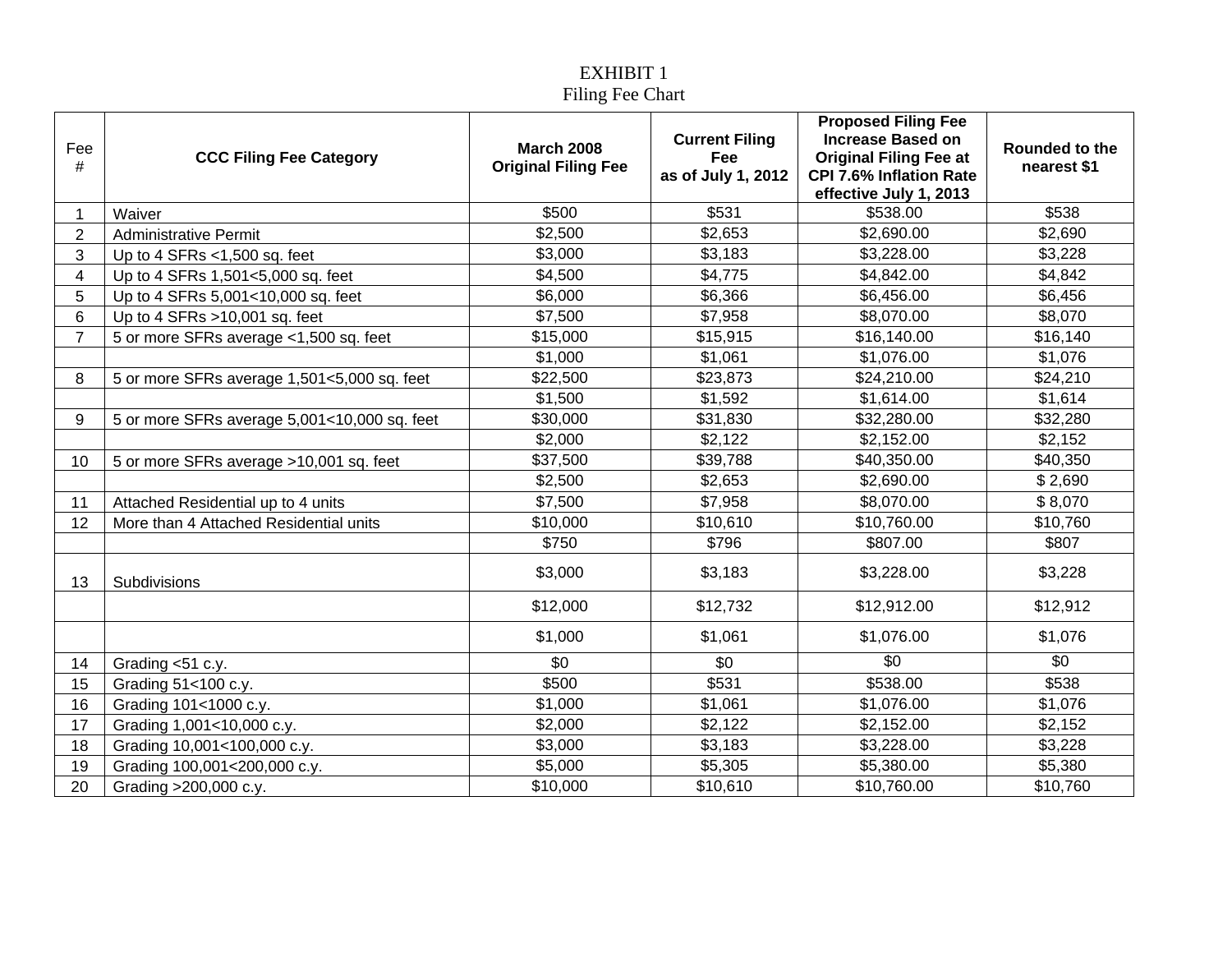|    | <b>Commercial/Industrial Based on Gross Sq.Ft.</b>                   |            |            |              |            |
|----|----------------------------------------------------------------------|------------|------------|--------------|------------|
| 19 | Commercial/Industrial <1,000 sq. feet                                | \$5,000    | \$5,305    | \$5,380.00   | \$5,380    |
| 20 | Commercial/Industrial 1,001<10,000 sq. feet                          | \$10,000   | \$10,610   | \$10,760.00  | \$10,760   |
| 21 | Commercial/Industrial 10,001<25,000 sq. feet                         | \$15,000   | \$15,915   | \$16,140.00  | \$16,140   |
| 22 | Commercial/Industrial 25,001<50,000 sq. feet                         | \$20,000   | \$21,220   | \$21,520.00  | \$21,520   |
| 23 | Commercial/Industrial 50,001<100,000 sq. feet                        | \$30,000   | \$31,830   | \$32,280.00  | \$32,280   |
| 24 | Commercial/Industrial >100,001 sq. feet                              | \$50,000   | \$53,050   | \$53,800.00  | \$53,800   |
|    | <b>Commercial/Industrial Based on Devt Cost</b>                      |            |            |              |            |
| 25 | Commercial/Industrial <\$100,000                                     | \$3,000    | \$3,183    | \$3,228.00   | \$3,228    |
| 26 | Commercial/Industrial \$100,001<\$500,000                            | \$6,000    | \$6,366    | \$6,456.00   | \$6,456    |
| 27 | Commercial/Industrial \$500,001<\$2,000,000                          | \$10,000   | \$10,610   | \$10,760.00  | \$10,760   |
| 28 | Commercial/Industrial \$2,000,001<\$5,000,000                        | \$20,000   | \$21,220   | \$21,520.00  | \$21,520   |
| 29 | Commercial/Industrial \$5,000,001<\$10,000,000                       | \$25,000   | \$26,525   | \$26,900.00  | \$26,900   |
| 30 | Commercial/Industrial \$10,000,001<\$25,000,000                      | \$30,000   | \$31,830   | \$32,280.00  | \$32,280   |
| 31 | Commercial/Industrial \$25,000,001<\$50,000,000                      | \$50,000   | \$53,050   | \$53,800.00  | \$53,800   |
| 32 | Commercial/Industrial \$50,000,001<\$100,000,000                     | \$100,000  | \$106,100  | \$107,600.00 | \$107,600  |
| 33 | Commercial/Industrial >\$100,000,000                                 | \$250,000  | \$265,250  | \$269,000.00 | \$269,000  |
| 34 | Emergency permit                                                     | \$1,000    | \$1,061    | \$1,076.00   | \$1,076    |
| 35 | Immaterial amendment                                                 | \$1,000    | \$1,061    | \$1,076.00   | \$1,076    |
| 36 | Material amendment                                                   | 50% of fee | 50% of fee | 50% of fee   | 50% of fee |
| 37 | Extension or reconsideration for single-family<br>residences         | \$500      | \$531      | \$538.00     | \$538      |
| 38 | Extension or reconsideration for all other<br>developments           | \$1,000    | \$1,061    | \$1,076.00   | \$1,076    |
| 39 | Temporary Events - if administrative                                 | \$1,000    | \$1,061    | \$1,076.00   | \$1,076    |
| 39 | Temporary Events - if not administrative                             | \$2,500    | \$2,653    | \$2,690.00   | \$2,690    |
| 40 | <b>Permit Exemption</b>                                              | \$250      | \$265      | \$269.00     | \$269      |
| 41 | <b>Continuance 1st Request</b>                                       | \$0        | \$0        | \$0          | \$0        |
|    | Continuance for each subsequent request if<br>approved by Commission | \$1,000    | \$1,061    | \$1,076.00   | \$1,076    |
|    | DeMinimis Waiver or other Waivers                                    | \$500      | \$531      | \$538.00     | \$538      |
| 42 | <b>Boundary Determination</b>                                        | \$250      | \$265      | \$269.00     | \$269      |
| 43 | <b>Boundary Adjustment</b>                                           | \$5,000    | \$5,305    | \$5,380.00   | \$5,380    |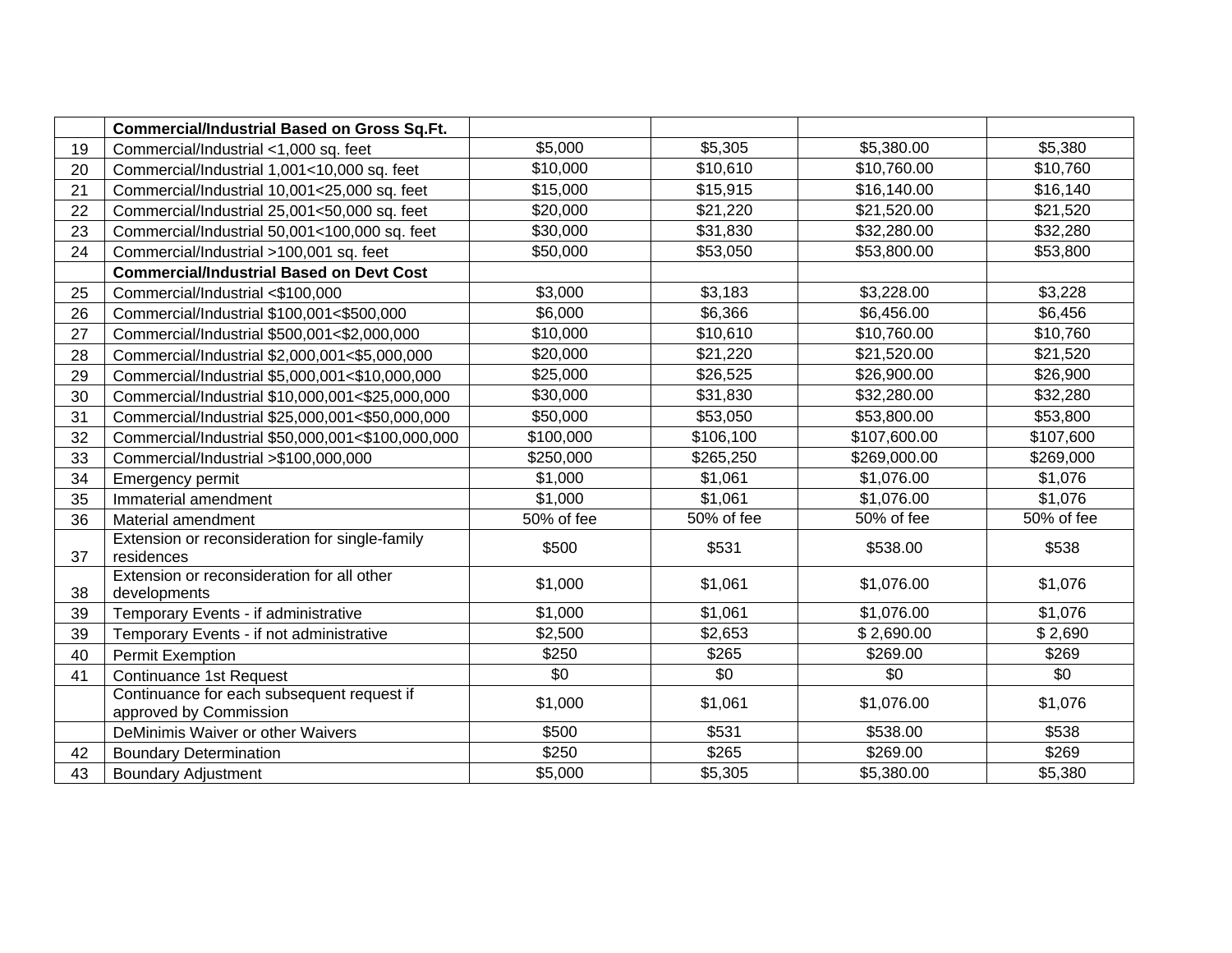| 45 | Lot Line Adiustment                          | \$3,000              | \$3,183          | \$3,228.00           | \$3,228          |
|----|----------------------------------------------|----------------------|------------------|----------------------|------------------|
|    |                                              | 5x normal permit fee | 5x normal permit | 5x normal permit fee | 5x normal permit |
| 44 | After the Fact***                            |                      | tee              |                      | tee              |
| 45 | <b>Federal Consistency Certification</b>     |                      |                  |                      |                  |
| 45 | Appeal of a denial of a permit by local govt |                      |                  |                      |                  |

\*Whichever is greater.<br><sup>[\*]</sup> Not to exceed \$107,600

[\*\*] Not to exceed \$53,800

\*\*Fees and fee increases will vary depending on project type.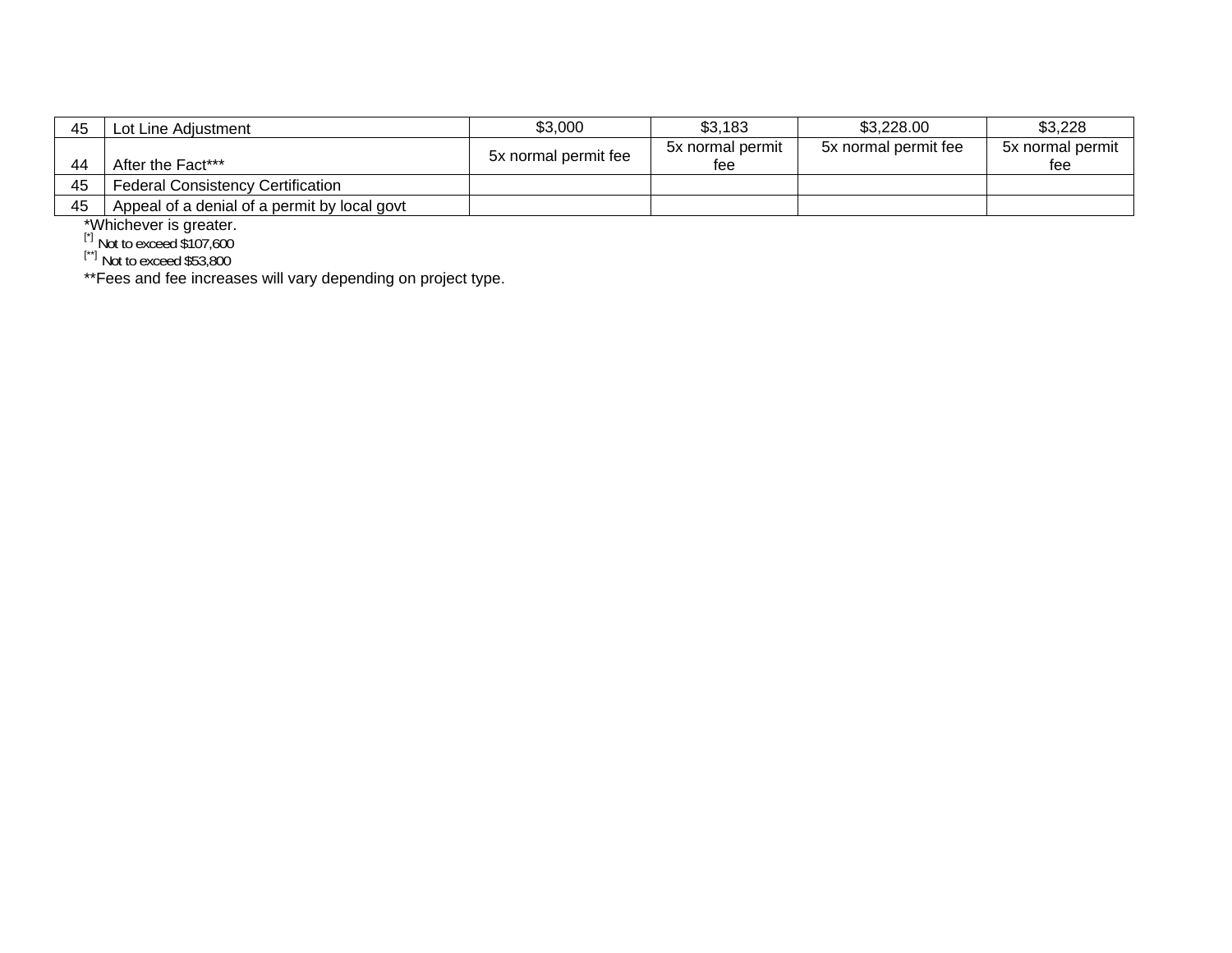California Coastal Commission Filing Fees Proposed Modifications per the Consumer Price Index

#### **EXHIBIT 2**

#### **COASTAL DEVELOPMENT PERMIT FORM APPENDIX E**

#### **FILING FEE SCHEDULE**

#### (EFFECTIVE JULY 1, 2013)

#### **FEES WILL BE ADJUSTED EACH YEAR ON JULY 1, ACCORDING TO THE CALIFORNIA CONSUMER PRICE INDEX**

- $\triangleright$  Pursuant to Government Code section 6103, public entities are exempt from the fees set forth in this schedule.
- $\triangleright$  Permits shall not be issued without full payment for all applicable fees. If overpayment of a fee occurs, a refund will be issued. Fees are assessed at the time of application, based on the project as proposed initially. If the size or scope of a proposed development is amended during the application review process, the fee may be changed. If a permit application is withdrawn, a refund will be due only if no significant staff review time has been expended (e.g., the staff report has not yet been prepared). Denial of a permit application by the Commission is not grounds for a refund.
- $\triangleright$  If different types of development are included on one site under one application, the fee is based on the sum of each fee that would apply if each development were applied for separately, not to exceed \$107,600 for residential development and \$269,000 for all other types of development.
- $\triangleright$  Fees for after-the-fact (ATF) permit applications shall be five times the regular permit application fee unless the Executive Director reduces the fee to no less than two times the regular permit application fee. The Executive Director may reduce the fee if it is determined that either: (1) the ATF application can be processed by staff without significant additional review time (as compared to the time required for the processing of a regular permit,) or (2) the owner did not undertake the development for which the owner is seeking the ATF permit.
- $\triangleright$  In addition to the above fees, the Commission may require the applicant to reimburse it for any additional reasonable expenses incurred in its consideration of the permit application, including the costs of providing public notice.
- $\triangleright$  The Executive Director shall waive the application fee where requested by resolution of the Commission. Fees for green buildings or affordable housing projects may be reduced, pursuant to Section 13055(h) of the Commission's regulations.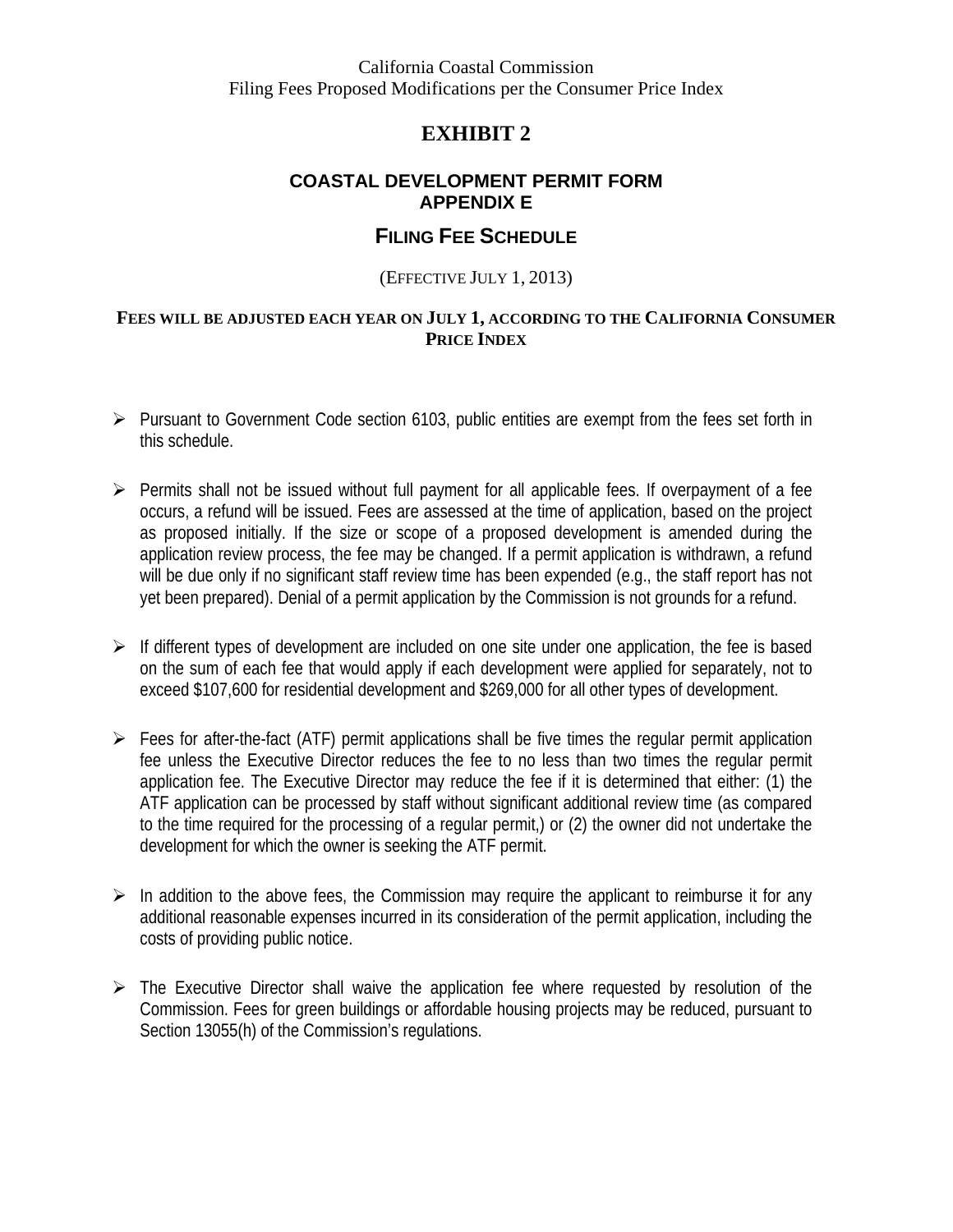#### See Section 13055 of the Commission's regulations (California Code of Regulations, Title 14) for full text of the requirements

<span id="page-5-6"></span><span id="page-5-4"></span>

| I. |           | RESIDENTIAL DEVELOPMENT <sup>1</sup>                                              |                                                                 |
|----|-----------|-----------------------------------------------------------------------------------|-----------------------------------------------------------------|
|    |           |                                                                                   | 538<br>\$                                                       |
|    |           |                                                                                   | 26902<br>\$                                                     |
|    | А.        | Detached residential development                                                  |                                                                 |
|    |           | Regular calendar for up to 4 detached, single-family dwelling(s) <sup>3,4</sup>   |                                                                 |
|    |           |                                                                                   | \$<br>3,228/ea                                                  |
|    |           |                                                                                   | \$<br>4,842/ea                                                  |
|    |           |                                                                                   | \$<br>6,456/ea                                                  |
|    |           |                                                                                   | \$<br>8,070/ea                                                  |
|    |           | Regular calendar for more than 4 detached, single-family dwellings <sup>3,4</sup> |                                                                 |
|    |           |                                                                                   | 16,140 or \$1,076/ea <sup>5</sup><br>\$<br>whichever is greater |
|    |           |                                                                                   | 24,210 or \$1,614/ea <sup>5</sup><br>\$<br>whichever is greater |
|    |           |                                                                                   | 32,280 or \$2,152/ea <sup>5</sup><br>whichever is greater       |
|    |           |                                                                                   | 40,350 or \$2,690/ea <sup>5</sup><br>whichever is greater       |
|    | <b>B.</b> | Attached residential development                                                  |                                                                 |
|    |           |                                                                                   | \$<br>8,070                                                     |
|    |           |                                                                                   | 10,760 or \$807/ea <sup>6</sup><br>whichever is greater         |

 $\overline{a}$ 

<span id="page-5-0"></span> $1$  Additional fee for grading applies. (See Section III.A of this fee schedule.)

 $2$  Additional fee will apply if the project is removed from the Administrative Calendar and rescheduled on the Regular Calendar.

<span id="page-5-2"></span><span id="page-5-1"></span> $3$  "Square footage" includes gross internal floor space of main house and attached garage(s), plus any detached structures (e.g.,

guest houses, detached bedrooms, in-law units, garages, barns, art studios, tool sheds, and other outbuildings).<br><sup>4</sup> For developments that include residences of different sizes, the fee shall be based upon the average squa

<span id="page-5-3"></span>residences.

<span id="page-5-5"></span> $<sup>5</sup>$  Not to exceed \$107,600.</sup>

<span id="page-5-7"></span> $<sup>6</sup>$  Not to exceed \$53,800.</sup>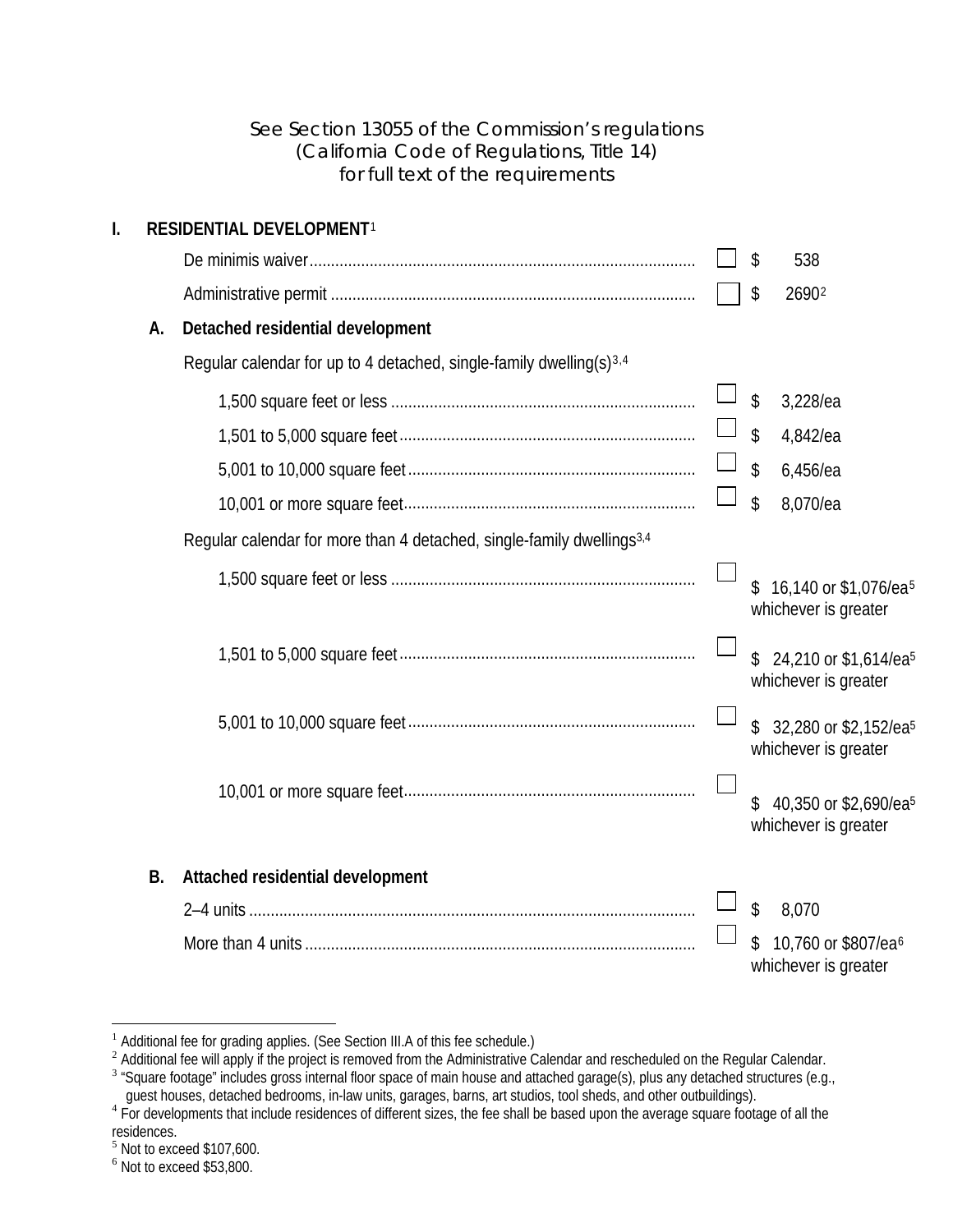#### **C. Additions or improvements**

If **not** a waiver or an amendment to a previous coastal development permit, the fee is assessed according to the schedule in A. above (i.e., based on the calendar and/or size of the addition, plus the grading fee, if applicable).

If handled as an amendment to a previous coastal development permit, see Amendments (in Section III.F).

#### **II. OFFICE, COMMERCIAL, CONVENTION, INDUSTRIAL (INCLUDING ENERGY FACILITIES), AND OTHER DEVELOPMENT NOT OTHERWISE IDENTIFIED IN THIS SECTION**[7](#page-6-0)[,8](#page-6-1),[9](#page-6-2)

|    |                                         |        | \$            | 5,380     |
|----|-----------------------------------------|--------|---------------|-----------|
|    |                                         |        | \$            | 10,760    |
|    |                                         |        | $\mathsf{\$}$ | 16,140    |
|    |                                         |        | \$            | 21,520    |
|    |                                         |        | $\mathcal{L}$ | 32,280    |
|    |                                         |        | $\mathsf{\$}$ | 53,800    |
| В. | Based on Development Cost <sup>10</sup> |        |               |           |
|    |                                         |        | $\mathsf{\$}$ | 3,228     |
|    |                                         |        | $\mathsf{\$}$ | 6,456     |
|    |                                         |        | $\mathcal{L}$ | 10,760    |
|    |                                         | $\Box$ | $\mathcal{S}$ | 21,520    |
|    |                                         |        | $\mathsf{\$}$ | 26,900    |
|    |                                         |        | $\mathcal{S}$ | 32,280    |
|    |                                         |        | $\mathcal{L}$ | 53,800    |
|    |                                         |        |               | \$107,600 |
|    |                                         |        |               | \$269,000 |

#### **A. Based on Gross Square Footage**

 $\overline{a}$ 

<span id="page-6-0"></span><sup>&</sup>lt;sup>7</sup> The fee shall be based on either the gross square footage or the development cost, whichever is greater.<br><sup>8</sup> Additional fee for grading applies. (See section III.A of this schedule).

<span id="page-6-1"></span>

<span id="page-6-2"></span><sup>&</sup>lt;sup>9</sup> Pursuant to section 13055(a)(5) of the Commission's regulations, this category includes all development not otherwise identified in this section, such as seawalls, docks and water wells.

<span id="page-6-3"></span><sup>10</sup> Development cost includes all expenditures, including the cost for planning, engineering, architectural, and other services, made or to be made for designing the project plus the estimated cost of construction of all aspects of the project both inside and outside the Commission's jurisdiction.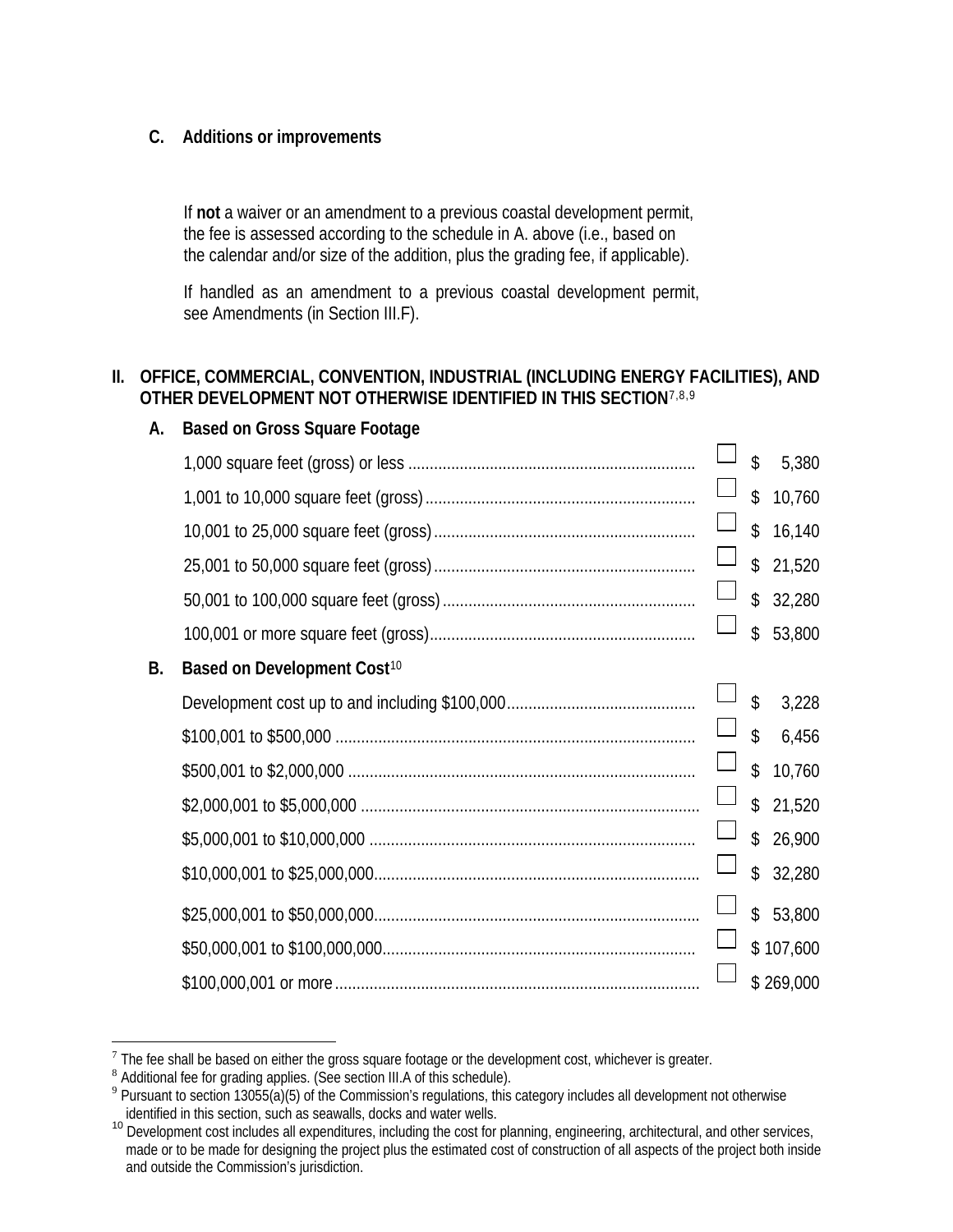#### **III. OTHER FEES**

| А. | Grading <sup>11</sup>                                                                      |    |                                             |
|----|--------------------------------------------------------------------------------------------|----|---------------------------------------------|
|    |                                                                                            | \$ | $\overline{0}$                              |
|    |                                                                                            | \$ | 538                                         |
|    |                                                                                            | \$ | 1076                                        |
|    |                                                                                            | \$ | 2,152                                       |
|    |                                                                                            | \$ | 3,228                                       |
|    |                                                                                            | \$ | 5,380                                       |
|    |                                                                                            | \$ | 10,760                                      |
| В. |                                                                                            | \$ | 3,228                                       |
| C. | Subdivision <sup>13</sup>                                                                  |    |                                             |
|    |                                                                                            | \$ | 3,228/ea                                    |
|    |                                                                                            | \$ | 12,912 plus \$1,076<br>for each lot above 4 |
| D. |                                                                                            | \$ | 2,69014                                     |
| Е. |                                                                                            | \$ | 1,07615                                     |
| F. | Amendment                                                                                  |    |                                             |
|    |                                                                                            | \$ | 1,076                                       |
|    | permit if it were submitted today]                                                         | \$ | (calculate fee)                             |
| G. | Temporary event which requires a permit pursuant to Public Resources Code section 30610(i) |    |                                             |
|    |                                                                                            | \$ | 1,076                                       |
|    |                                                                                            | \$ | 2,690                                       |
| Η. | Extension <sup>16</sup> and Reconsideration                                                |    |                                             |
|    |                                                                                            | \$ | 538                                         |
|    |                                                                                            | \$ | 1,076                                       |

 $\overline{a}$ 

<span id="page-7-1"></span><span id="page-7-0"></span>

<sup>&</sup>lt;sup>11</sup> The fee for grading is based on the cubic yards of cut, plus the cubic yards of fill.<br><sup>12</sup> A lot line adjustment is between adjoining parcels where the land taken from one parcel is added to an adjoining parcel, and

<span id="page-7-3"></span><span id="page-7-2"></span>

where a greater number of parcels than originally existed is not thereby created.<br><sup>13</sup> The fee is charged for each parcel created in addition to the parcels that originally existed.<br><sup>14</sup> Additional fee will apply if the pr

<span id="page-7-5"></span><span id="page-7-4"></span><sup>&</sup>lt;sup>16</sup> If permit extension is objected to by the Commission and the application is set for a new hearing, then a new application fee is required, based on type of development and/or applicable calendar.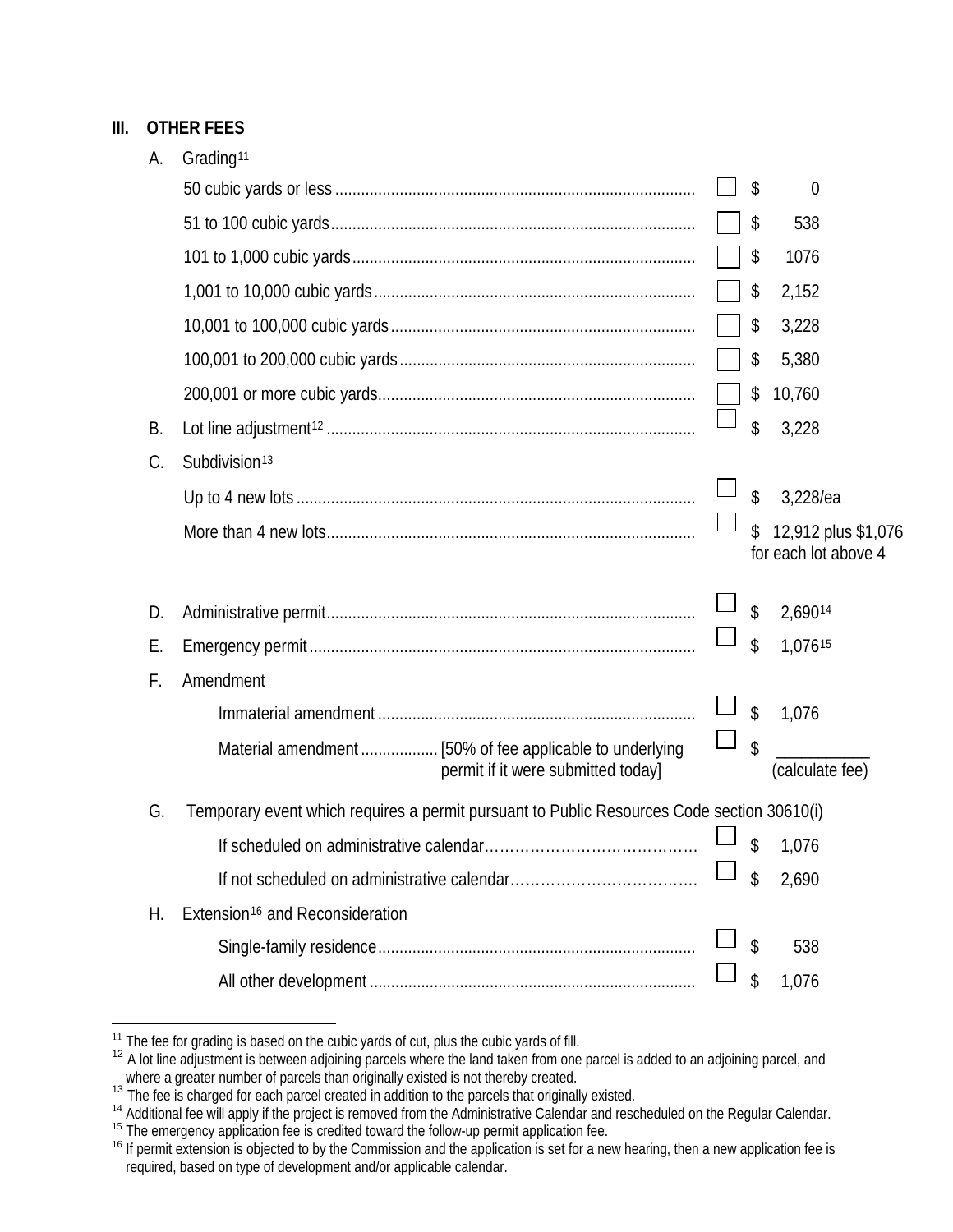|    | Request for continuance                                                                                                                 |                      |  |
|----|-----------------------------------------------------------------------------------------------------------------------------------------|----------------------|--|
|    |                                                                                                                                         | No charge            |  |
|    | Each subsequent request                                                                                                                 | \$<br>1,076          |  |
|    |                                                                                                                                         | \$<br>538            |  |
| К. | Federal Consistency Certification <sup>17</sup><br>[The fee is assessed according to sections I, II, and III, above]                    | \$                   |  |
|    | Appeal of a denial of a permit by a local government <sup>18</sup><br>[The fee is assessed according to sections I, II, and III, above] | $\mathcal{L}$        |  |
| M. |                                                                                                                                         | $\mathcal{S}$<br>269 |  |
| N. |                                                                                                                                         | \$<br>269            |  |
| O. |                                                                                                                                         | \$<br>5,380          |  |
|    |                                                                                                                                         |                      |  |

#### **TOTAL SUBMITTED \$**

 $\overline{a}$ <sup>17</sup> Fees for federal consistency items will be assessed now that the Commission has received approval from NOAA to amend the

<span id="page-8-1"></span><span id="page-8-0"></span>California Coastal Management Program.<br><sup>18</sup> Pursuant to Public Resources Code section 30602 or 30603(a)(5).